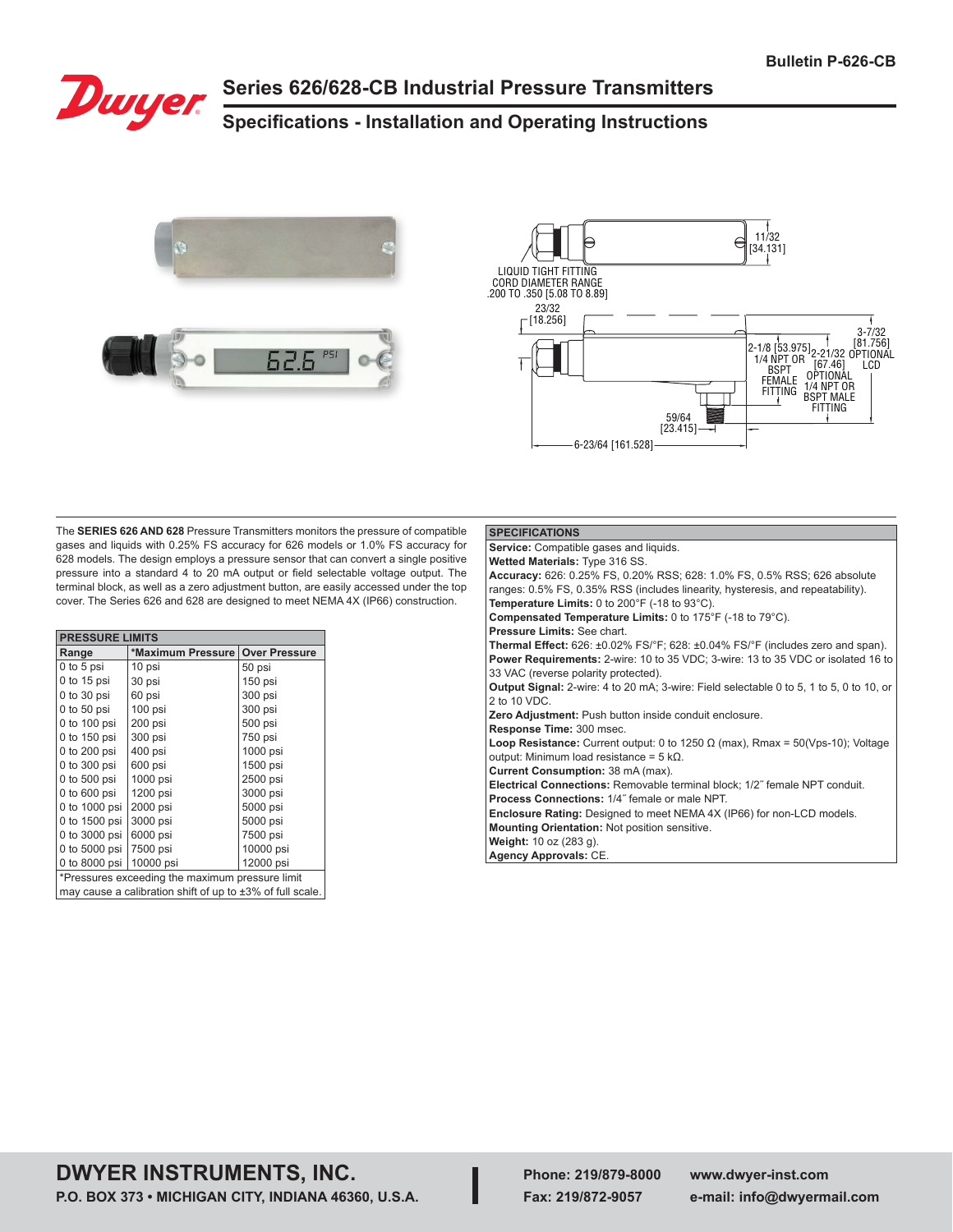#### **INSTALLATION**

**1. Location:** Select a location where the temperature of the unit will be between 0 and 175°F (-18 to 79°C). Distance from the receiver is limited only by total loop resistance. The tubing feeding pressure to the instrument can be practically any length required, but long lengths will increase response time slightly.

**2. Position:** The transmitter is not position sensitive. However, all standard models are originally calibrated with the unit in a position with the pressure connection downward. Although they can be used at other angles, for best accuracy, it is recommended that units be installed in the position calibrated at the factory.

**3. Pressure Connection:** Use a small amount of plumber's tape or other suitable sealants to prevent leaks. Be sure the pressure passage inside the port is not blocked.

#### **4. Electrical Connections**

**Wire Length —** The maximum length of wire connecting the transmitter and receiver is a function of wire size and receiver resistance. Wiring should not contribute to more than 10% of the receiver resistance to total loop resistance. For extremely long runs (over 1000 ft or 305 m), choose receivers with higher resistance to minimize the size and cost of connecting leads. Where wiring length is under 100 feet (30.5 m), wire as small as 22 AWG can be used.

#### **CURRENT (4 to 20 mA) OUTPUT OPERATION**

An external power supply delivering 10 to 35 VDC with minimum current capability of 40 mA DC (per transmitter) is required to power the control loop. See Figure 1 for connection of the power supply, transmitter, and receiver. The range of appropriate receiver load resistance (RL) for the DC power supply voltage available is expressed by the formula:

 $R<sub>L</sub>$  Max =  $Vps - 10$ 20 mA DC

Shielded cable is recommended for control loop wiring.

Electrical connections to the Series 626/628-CB pressure transmitters are made to the terminal block located inside the housing. Remove the screws and lift off the cover. Lift off the terminal block for wiring. Wire as show in Figure 1 or 2. Use Figure 1 for current output connection. Use Figure 2 for current output with optional LCD display. If ordering pre-wired cable, black wire is negative (-) and red wire is positive (+).



**Figure 1: Current Output Connection**



**Figure 2: Current Output with Optional LCD**

#### **M-12 Pin Connector with Current Output**

For the optional M-12 4 pin connector, wire to pins as shown in Figure 3.



**Figure 3: Current Output with Optional M-12 4 Pin Connector**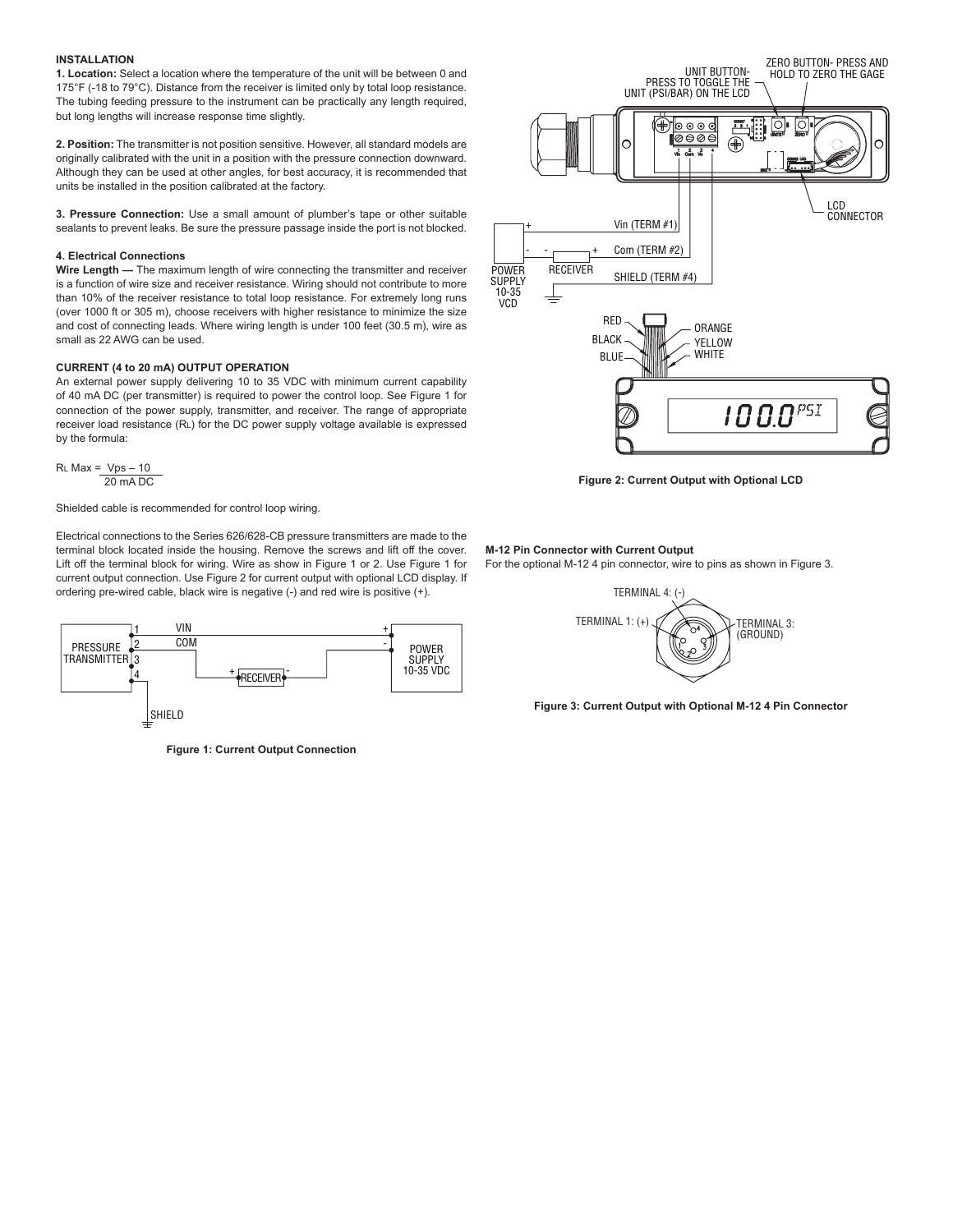## **VOLTAGE (0 to 5, 1 to 5, 0 to 10, or 2 to 10 V) OUTPUT OPERATION**

To select the voltage output that is going to be used, configure the DIP switches according to the Figure 4 below. Power must be cycled whenever dip switches are changed to select output.



**Figure 4: Voltage Output DIP Switch Selection**



**Figure 5: Voltage Output Connection**



**Figure 6: Voltage Output with Optional LCD**

### **M-12 4 Pin Connector with Voltage Output**

For the optional M-12 4 pin connector, wire to pins as shown in Figure 7.



**Figure 7: Voltage Output with Optional M-12 4 Pin Connector**